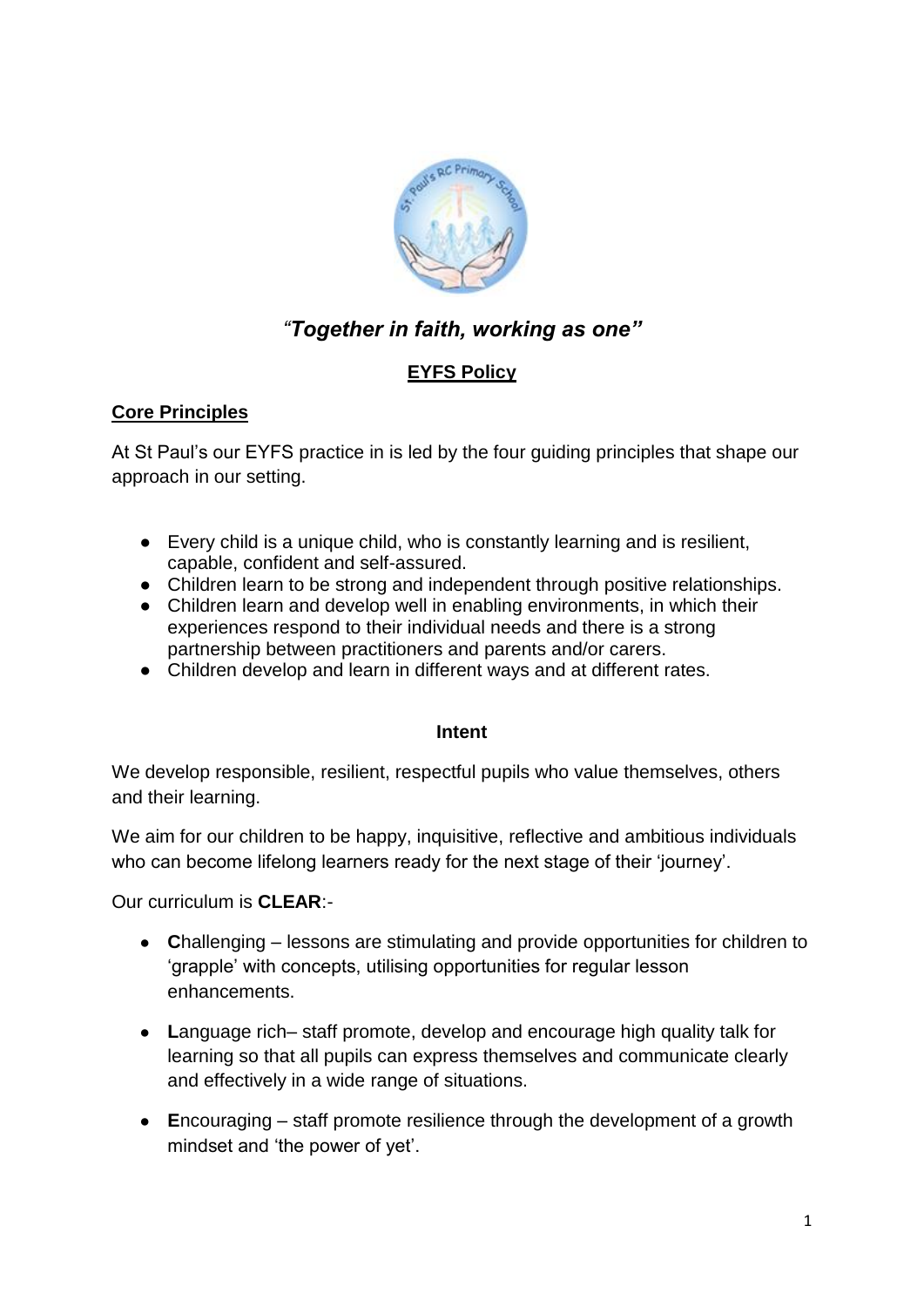- **A**spirational staff have high expectations and the children dare to take risks and dream.
- **Reflective** children are encouraged to consider their role in making our world a better place. **'LIVE WISELY, THINK DEEPLY AND LOVE GENEROUSLY '– (**Pope Francis, *Laudato Si*)

The Early Years Foundation Stage is crucial in securing solid foundations that our children continue to build upon. It is our intent that the children who enter our EYFS develop physically, verbally, cognitively and emotionally whilst embedding a positive attitude to school and learning. At St Paul's the children often enter at below ARE and we plan activities that encourage rapid progress in the prime areas. There is close liaison between the 2s room and the Foundation Stage Classroom to ensure that transition between the 2s room is smooth, meaning that little learning time is lost as the children resettle. To achieve this there is regular dialogue between the staff from the 2s room and the staff from the Foundation Stage Classroom. This dialogue is in the form of informal meetings and sessions where the children's progress is assessed and documented.

In the EYFS we strongly believe that we are at the beginning of our children's educational journey. By igniting the flame for learning we are transforming lives, building communities for the future and broadening horizons.

We believe that all children deserve to be valued as an individual and we are passionate in allowing all children to achieve their full, unique potential.

We regularly review our setting by looking at the individual needs of our children and – taking into account their different starting points- we carefully develop our EYFS provision to ensure that it is suitable for their unique needs and stages of development of all our children.

#### **Implementation**

#### **Teaching & Learning**

Our EYFS teaching is practical, playful and inclusive with support and challenge from adults in class sessions, small groups and working with individuals. Each Prime and Specific Area is catered for either in the Continuous Provision, adult led sessions or both. Adults scaffold learning through skilful interactions and questioning. There are two separate environments. The 2s are taught in one room and most of our children start here. The 2s staff are the first school contact point for most parents and they have a focus of building strong links between home and school. The children then progress into our EYFS classroom, which is teacher led. The children will work in groups which are governed by ability rather than age, groups being regularly reviewed and progress assessed three times a year.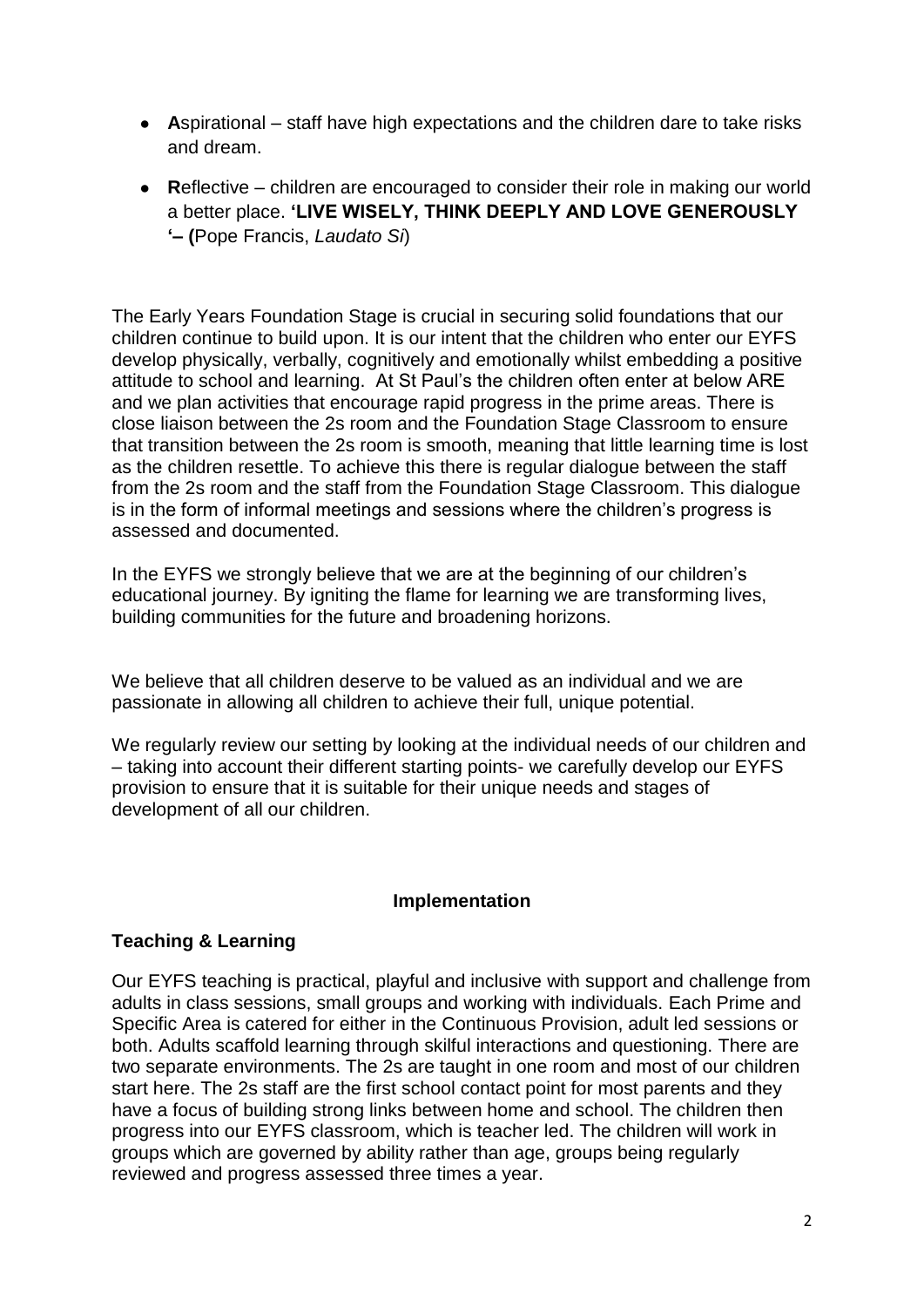Throughout all of these areas of learning and at the heart of our EYFS are the "**Characteristics of Effective Learning**".

We strive to develop these key characteristics of "**Playing and Learning**", "**Active Learning**" and "**Thinking Critically**" in order to give the children the skills that they will continue to draw upon throughout their development.

All of the crucial skills, knowledge and vocabulary that we teach are presented to the children throughout the year. These are delivered via a range of topics, which are designed with their interests in mind and supporting children to develop their experience and knowledge across a range of themes. We aim to give the children experiences that are beyond the boundaries of their everyday life.

Focus child observations ensure that children's individual interests are developed alongside a strong progressive curriculum based on the Early Years' Framework.

Our learning environments, both inside and outside are also adapted regularly to meet the different and developing needs of the children in our care.

We aim to ensure that these areas are always stimulating and exciting and that, importantly, they are accessible to and challenge all children, regardless of where they are on their developmental journey.

We use paper journals as evidence to demonstrate the children's learning and progress over time. Evidence of learning will also be recorded within the pupil's books and both will be used as the basis of assessment.

Leaders will monitor the quality and impact of the EYFS Curriculum through regular pupil progress meetings, pupil voice and assess the extent to which pupils know more and remember more as they progress through the Key Stage..

#### **Planning**

At St Paul's Catholic Primary School our environments are developed to promote independence within our children and allow them to access the curriculum independently and confidently with the necessary level of support and challenge.

Our time table is reviewed regularly to ensure that the daily structure, environment and focus tasks are tailored well to the needs of the cohort, which is constantly in flux. This is because children develop at different rates and the children move into the Foundation Stage Classroom from the 2s room throughout the year with new children starting in the 2s room, soon after their second birthday.

Observations enable us, as EYFS practitioners, to ensure learning is embedded and consistent and that all children continue to make outstanding progress within our EYFS setting.

We plan our topics based on the children's interests, wider world events that the children are aware of, seasonality and our Literacy Counts teaching sequences.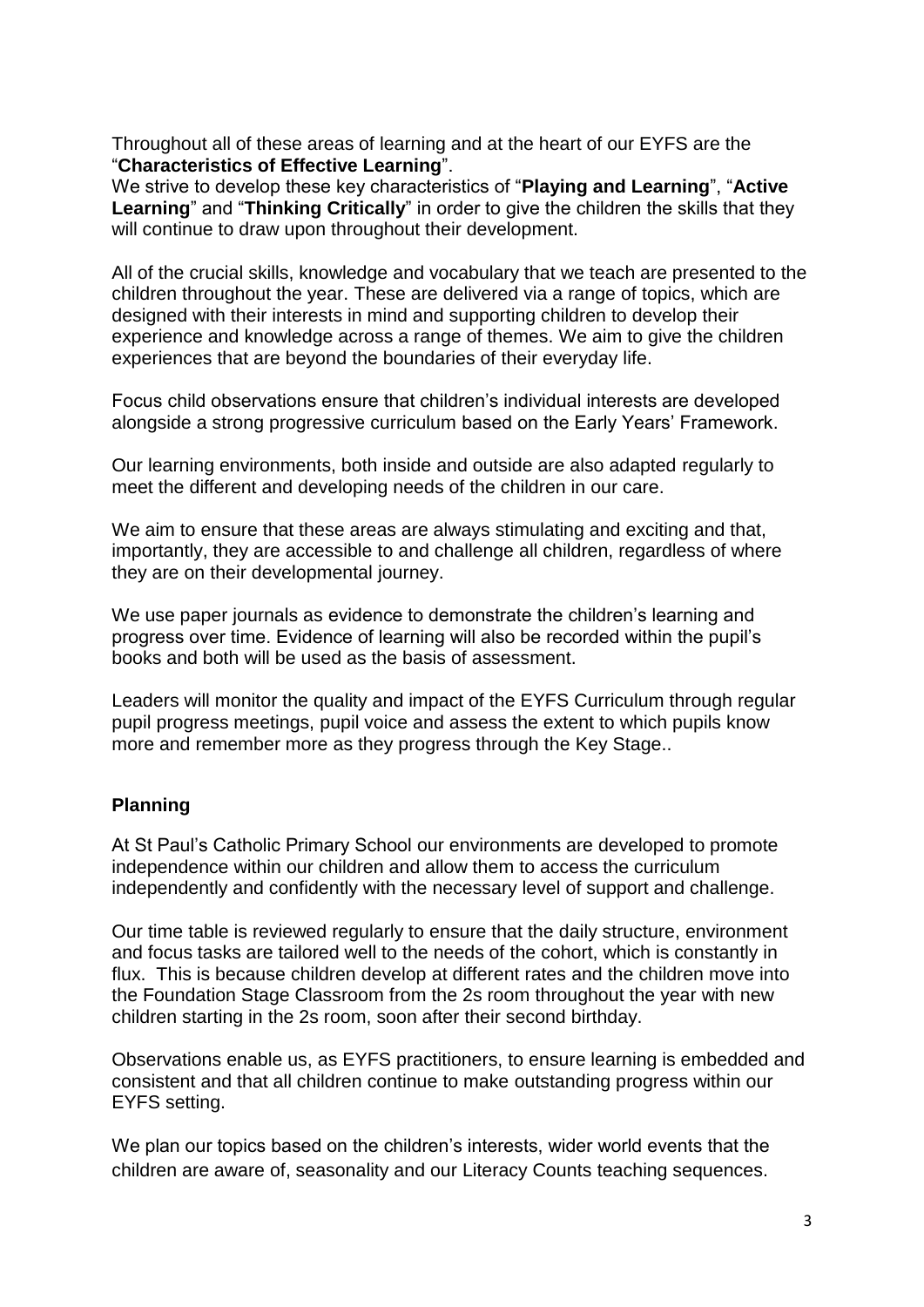### **Assessment**

Within our EYFS, children are assessed continuously through accurate and specific observations. These provide us with information for immediate and future planning, not only for our cohorts but also for individual children's next steps in their learning.

We maintain a continuous assessment track record from when the children enter our setting to when they finish F2. We report Early Learning Goal Data as required by law to the local authority by the agreed date (usually at the end of June of the academic year that the child is in F2)

Data is collated and internally discussed three times per year. There is continual dialogue between all EYFS staff within the setting. The children who come up into the Foundation Stage classroom from the 2s room do not require to be baselined again as the data is robust and accurate. (Government Statutory baselines are completed in a timely manner when the children enter Foundation 2)

### **Resources**

We constantly review our class resources. Our main order is placed in the summer term to include most consumable items and any resources that may need to be replaced as they have been in constant use. Additional orders may be placed at any time during the school year and **MUST** be agreed with the Head teacher first.

The Schools' Library Service should also be used to ensure the school is using the most recent, relevant and good quality texts and resources possible.

#### **Enrichment Opportunities**

It is expected that each class goes on at least one trip each year. Each topic should be individually considered to assess if there is a local, relevant opportunity that will enhance the life experiences of the children. These opportunities can include off site visits and bringing people into school.

#### **Links to our Curriculum Intent:**

#### **Challenging**

Where appropriate each taught lesson begins with a 'question hook' that can be explored and finally answered by the end of the session. Pupils are exposed to new concepts and challenged to correct any misconceptions. The continuous provision provides challenge to all the children. It is planned and critically appraised on an ongoing basis. Any changes that are needed are implemented as soon as is practically possible, often in the session when it is recognised that change is necessary.

#### **Language rich**

Pupils are expected to use the correct vocabulary during sessions and teachers and teaching assistants correct errors and model accurate terminology in every session.